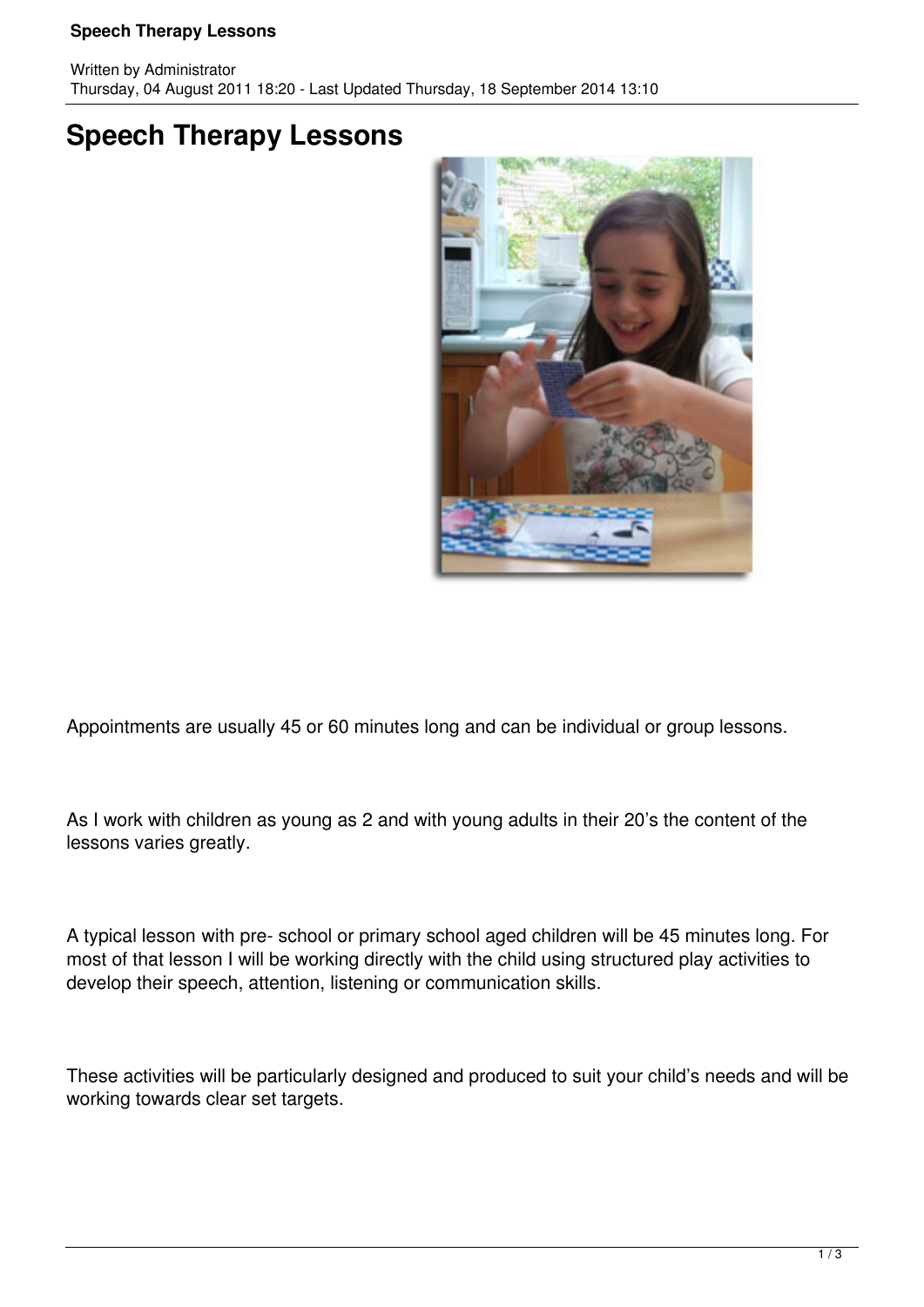At the end of the lesson there will be opportunity to discuss what we have been doing and practice will usually be left for the child to do at home or at school.



Written by Administrator and Administrator and Administrator and Administrator and Administrator and Administrator and Administrator and Administrator and Administrator and Administrator and Administrator and Administrator

These practices are always carefully chosen to ensure that they reinforce and progress what has been learned in the lessons.

Not only will they be achievable for the child but parents

and staff alike will be given guidance and advice so that they feel confident about what they are doing and how to carry out the home practice programme.

Older children usually have 60 minute lessons, most commonly at their schools.

The content of their lessons and the materials used are more formal but still designed and produced to target their particular difficulties.

 levitra pas cher france achat cialis quel site acheter cialis france ligne prix cialis 10 mg maroc de la contrattura de la contrattura de la contrattura de la contrattura de Depuis, les